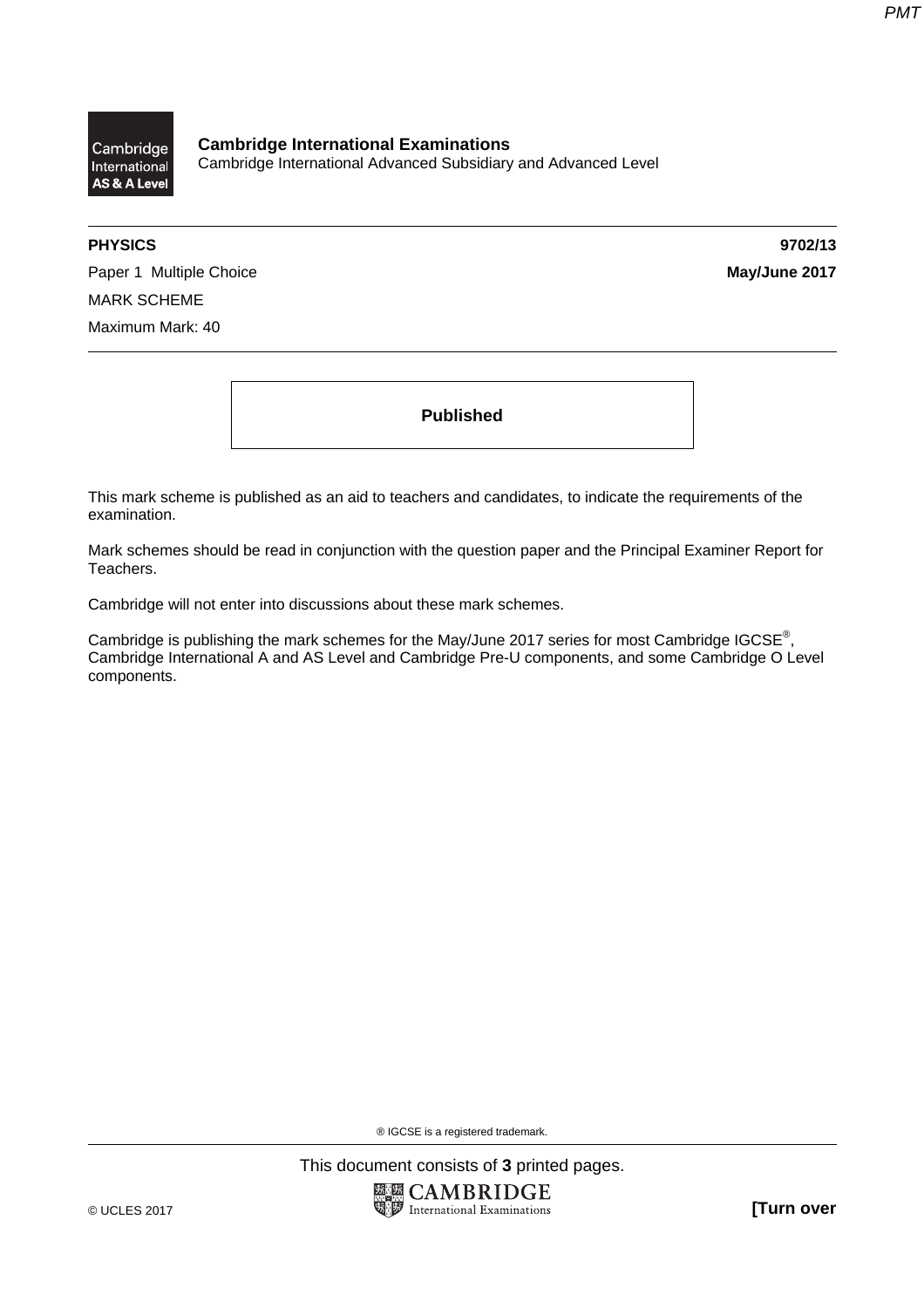May/June 2017

## 9702/13 Cambridge International AS/A Level – Mark Scheme **PUBLISHED**

| Question         | <b>Answer</b> | <b>Marks</b> |
|------------------|---------------|--------------|
| $\mathbf{1}$     | $\sf B$       | $\mathbf{1}$ |
| $\overline{2}$   | $\sf B$       | $\mathbf 1$  |
| $\mathfrak{S}$   | $\mathsf D$   | $\mathbf 1$  |
| $\overline{4}$   | $\mathsf C$   | $\mathbf{1}$ |
| $\sqrt{5}$       | $\sf B$       | $\mathbf 1$  |
| $\,6\,$          | $\mathsf{A}$  | $\mathbf 1$  |
| $\boldsymbol{7}$ | $\mathsf D$   | $\mathbf{1}$ |
| $\bf 8$          | $\mathsf C$   | $\mathbf 1$  |
| $\boldsymbol{9}$ | $\mathsf D$   | $\mathbf{1}$ |
| $10\,$           | A             | $\mathbf{1}$ |
| $11$             | $\mathsf D$   | $\mathbf 1$  |
| $12$             | $\mathsf A$   | $\mathbf{1}$ |
| $13$             | A             | $\mathbf 1$  |
| 14               | A             | $\mathbf{1}$ |
| $15\,$           | $\mathsf D$   | $\mathbf{1}$ |
| $16\,$           | ${\bf C}$     | $\mathbf{1}$ |
| $17$             | $\sf B$       | $\mathbf 1$  |
| $18\,$           | $\mathsf D$   | $\mathbf 1$  |
| $19$             | $\sf B$       | $\mathbf 1$  |
| $20\,$           | A             | $\mathbf{1}$ |
| 21               | $\sf B$       | $\mathbf 1$  |
| 22               | A             | $\mathbf 1$  |
| 23               | $\mathsf C$   | $\mathbf 1$  |
| 24               | $\mathsf D$   | $\mathbf 1$  |
| $25\,$           | $\mathsf D$   | $\mathbf 1$  |
| ${\bf 26}$       | A             | $\mathbf 1$  |
| $27\,$           | $\sf B$       | $\mathbf 1$  |
| ${\bf 28}$       | $\mathsf C$   | $\mathbf{1}$ |